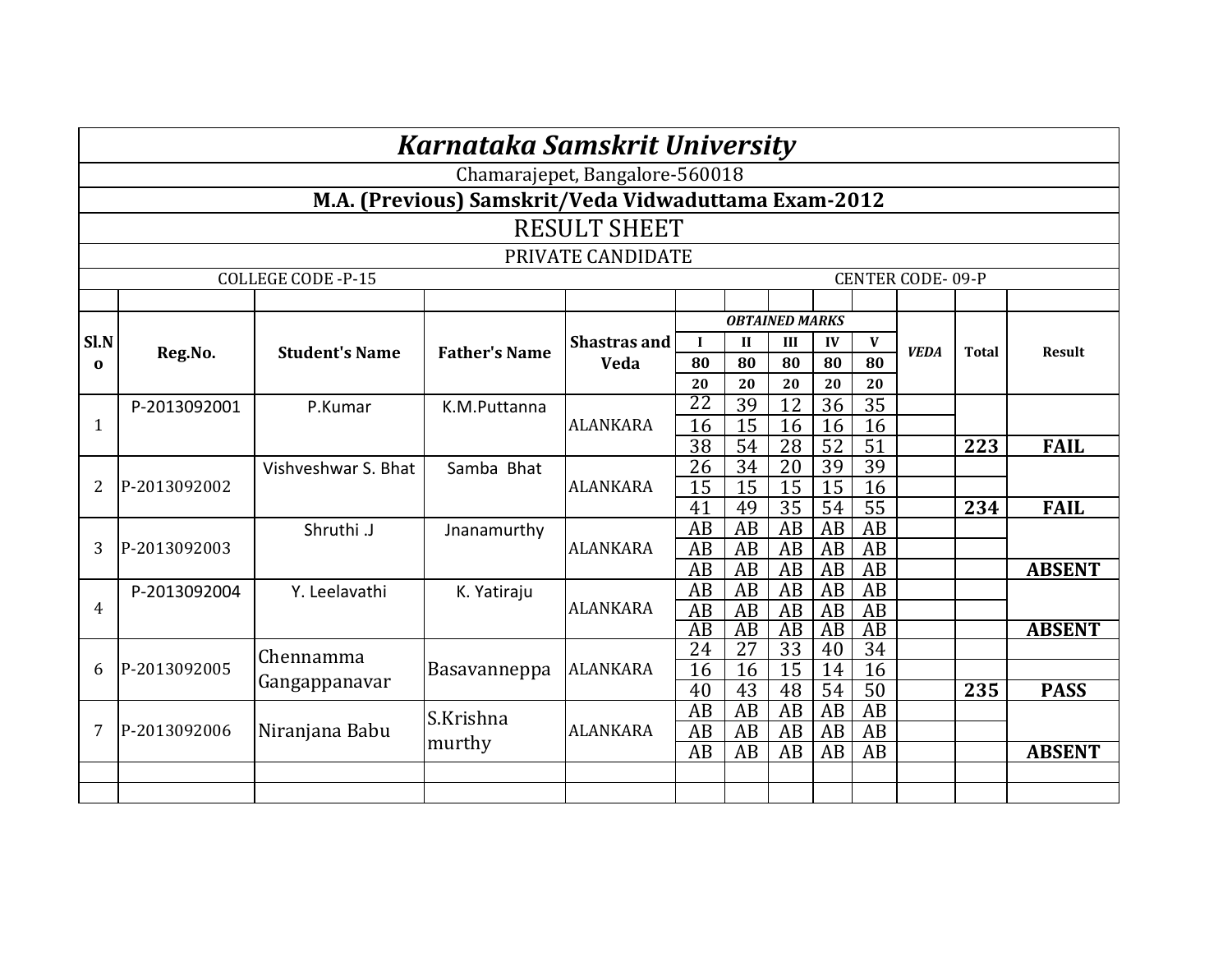| 8  | P-2013092007 | Basavaraju            | Chandrashekha<br>rayya              | <b>ALANKARA</b> | 25<br>15        | 30<br>15             | 20<br>16        | 36<br>15        | 42<br>15        |                 |               |
|----|--------------|-----------------------|-------------------------------------|-----------------|-----------------|----------------------|-----------------|-----------------|-----------------|-----------------|---------------|
|    |              |                       |                                     |                 | 40              | 45                   | 36              | 51              | $\overline{57}$ | 229             | <b>FAIL</b>   |
|    |              |                       | B.R. Sundara                        |                 | $\overline{58}$ | 33                   | $\overline{32}$ | 56              | $\overline{56}$ |                 |               |
| 9  | P-2013092008 |                       |                                     | <b>ALANKARA</b> | 18              | 17                   | 16              | 17              | $\overline{18}$ |                 |               |
|    |              | Mythili B.S           | ramaiah                             |                 | 76              | 50                   | 48              | 73              | 74              | 321             | <b>FIRST</b>  |
|    |              | Chandrashekharayy     |                                     |                 | $\overline{31}$ | $\overline{30}$      | $\overline{33}$ | $\overline{54}$ | $\overline{37}$ |                 |               |
| 10 | P-2013092009 |                       |                                     | <b>ALANKARA</b> | 16              | $\overline{15}$      | 16              | 15              | $\overline{16}$ |                 |               |
|    |              | a Hiremata            | Siddaiah                            |                 | 47              | 45                   | 49              | 69              | $\overline{53}$ | 263             | <b>SECOND</b> |
|    |              | Mailarappa Karadi     | Neelappa                            |                 | AB              | AB                   | AB              | AB              | AB              |                 |               |
| 11 | P-2013092025 |                       |                                     | <b>ALANKARA</b> | AB              | <b>AB</b>            | AB              | AB              | AB              |                 |               |
|    |              |                       |                                     |                 | AB              | <b>AB</b>            | AB              | AB              | $\overline{AB}$ |                 | <b>ABSENT</b> |
|    |              |                       | Vidyadhara                          |                 | 19              | $\overline{25}$      | $\overline{33}$ | $\overline{37}$ | $\overline{51}$ |                 |               |
| 14 | P-2013092026 | Kashinath Shastry H.V | Shastry H.S                         | <b>ALANKARA</b> |                 | 16<br>15<br>16<br>16 |                 | 16              |                 |                 |               |
|    |              |                       |                                     |                 | $\overline{35}$ | 40                   | 49              | $\overline{53}$ | 67              | 244             | <b>FAIL</b>   |
|    | P-2013092027 |                       | Chandrashekaraiah<br>Channaveeraiah |                 | $\overline{33}$ | 26                   | $\overline{33}$ | 43              | 48              |                 |               |
| 15 |              | C.H                   | H.V                                 | <b>ALANKARA</b> | $\overline{AB}$ | $\overline{AB}$      | AB              | AB              | $\overline{AB}$ |                 |               |
|    |              |                       |                                     |                 | $\overline{33}$ | 26                   | $\overline{33}$ | 43              | 48              | 183             | <b>FAIL</b>   |
|    |              | Rekha Devi S.H        | Late:<br>Hanumanthappa<br>H         | <b>ALANKARA</b> | $\overline{12}$ | $\overline{15}$      | $\overline{2}$  | 16              | $\overline{27}$ |                 |               |
| 16 | P-2013092028 |                       |                                     |                 | 16              | 17                   | 16              | 16              | $\overline{17}$ |                 |               |
|    |              |                       |                                     |                 | 28              | $\overline{32}$      | 18              | 32              | $\overline{44}$ | 154             | <b>FAIL</b>   |
|    |              | Hanamannavar          |                                     |                 | 17              | AB                   | AB              | AB              | $\overline{AB}$ |                 |               |
| 17 | P-2013092029 | Prakash               | Rayappa                             | <b>ALANKARA</b> | $\overline{AB}$ | AB                   | AB              | AB              | AB              |                 |               |
|    |              |                       |                                     |                 | $\overline{17}$ | $\boldsymbol{0}$     | $\overline{0}$  | $\mathbf{0}$    | $\overline{0}$  | $\overline{17}$ | <b>FAIL</b>   |
|    |              |                       |                                     |                 | 14              | 8                    | $\overline{4}$  | 40              | $\overline{26}$ |                 |               |
| 18 | P-2013092030 | Ramakrishna           | Raghavendrachar ALANKARA            |                 | 15              | 14                   | 16              | 16              | 16              |                 |               |
|    |              |                       |                                     |                 | 29              | 22                   | 20              | 56              | $\overline{42}$ | 169             | <b>FAIL</b>   |
|    |              |                       |                                     |                 | $\overline{AB}$ | $\overline{AB}$      | $\overline{AB}$ | AB              | $\overline{AB}$ |                 |               |
| 19 | P-2013092031 | Rajashekhar K.K       | Kaluveeraiah                        | <b>ALANKARA</b> | AB              | AB                   | AB              | AB              | AB              |                 |               |
|    |              |                       |                                     |                 | AB              | AB                   | AB              | AB              | AB              |                 | <b>ABSENT</b> |
|    |              | Sangaiah              |                                     |                 | 17              | 21                   | 10              | 20              | 36              |                 |               |
| 20 | P-2013092032 | Chowkimatha           | Channabasaiah                       | <b>ALANKARA</b> | $\overline{15}$ | 14                   | 15              | 15              | 16              |                 |               |
|    |              |                       |                                     |                 | $\overline{32}$ | $\overline{35}$      | $\overline{25}$ | $\overline{35}$ | $\overline{52}$ | 179             | <b>FAIL</b>   |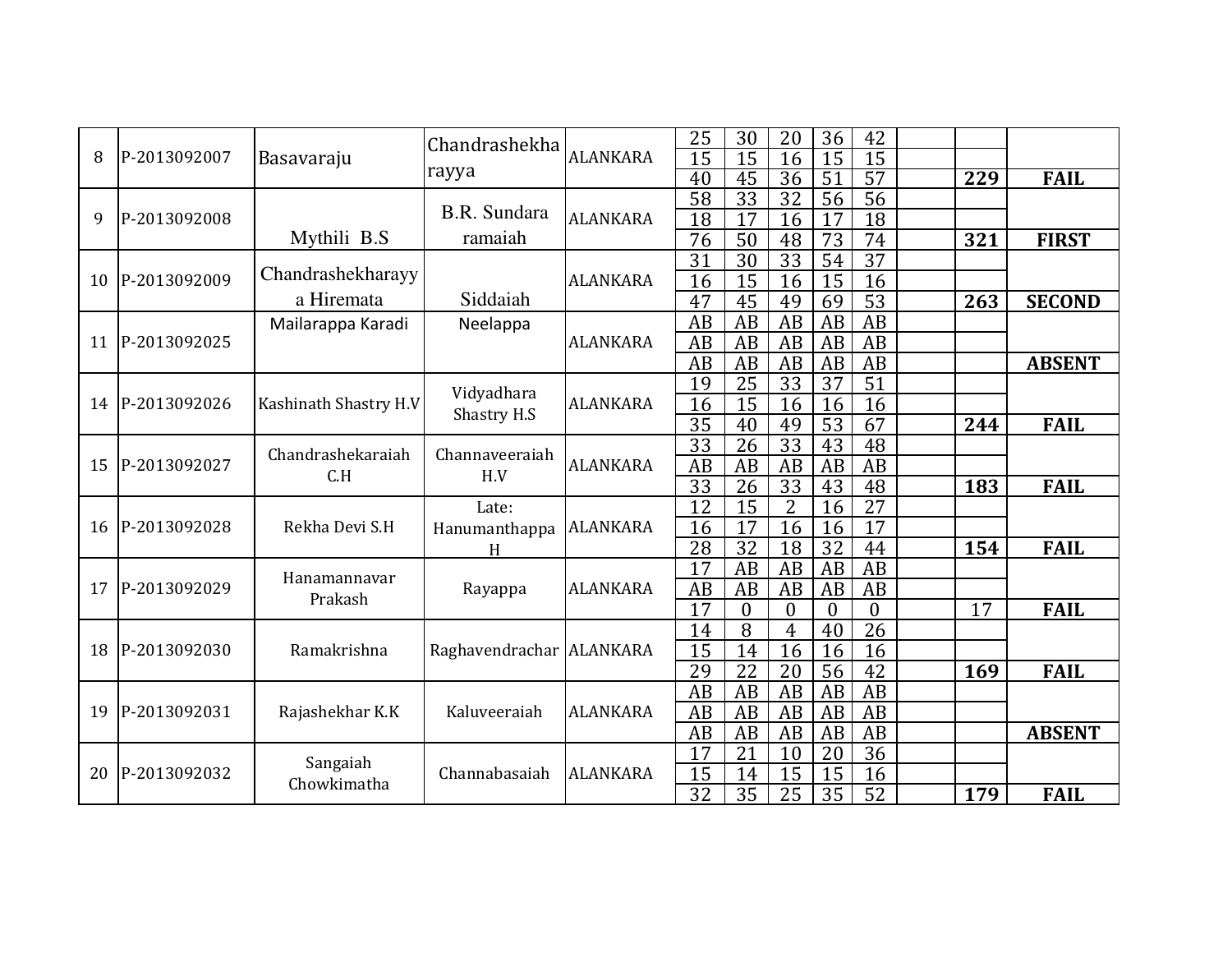| 21 | P-2013092033 | Thulasi <sub>.B</sub> | Basavaraju              | <b>ALANKARA</b> | 12<br>14        | 11<br>16        | 23<br>14        | 36<br>$\overline{15}$ | 14<br>14        |     |               |
|----|--------------|-----------------------|-------------------------|-----------------|-----------------|-----------------|-----------------|-----------------------|-----------------|-----|---------------|
|    |              |                       |                         |                 | 26              | 27              | 37              | 51                    | 28              | 169 | <b>FAIL</b>   |
|    |              | Vathsala .K           | Krishnamurthy           |                 | AB              | AB              | AB              | AB                    | AB              |     |               |
| 22 | P-2013092034 |                       | Bhat.T                  | <b>ALANKARA</b> | AB              | AB              | AB              | AB                    | $\overline{AB}$ |     |               |
|    |              |                       |                         |                 | $\overline{AB}$ | AB              | AB              | AB                    | $\overline{AB}$ |     | <b>ABSENT</b> |
|    |              |                       |                         |                 | 15              | 17              | 22              | 15                    | 60              |     |               |
| 24 | P-2013092035 | C.Bylagangappa        | Siddaiah                | <b>ALANKARA</b> | 16              | 16              | $\overline{15}$ | $\overline{15}$       | 16              |     |               |
|    |              |                       |                         |                 | $\overline{31}$ | $\overline{33}$ | $\overline{37}$ | 30                    | 76              | 207 | <b>FAIL</b>   |
|    |              |                       |                         |                 | AB              | AB              | AB              | AB                    | AB              |     |               |
| 25 | P-2013092036 | G.Manjunatha          | Govindappa              | <b>ALANKARA</b> | AB              | AB              | AB              | AB                    | AB              |     |               |
|    |              |                       |                         |                 | AB              | AB              | AB              | AB                    | AB              |     | <b>ABSENT</b> |
|    |              |                       |                         |                 | 30              | 16              | $\overline{38}$ | 45                    | $\overline{57}$ |     |               |
| 26 | P-2013092037 | K.Manjunatha          | K.Kotragouda            | <b>ALANKARA</b> | 16              | 16              | 16              | 16                    | 16              |     |               |
|    |              |                       |                         |                 | 46              | $\overline{32}$ | $\overline{54}$ | 61                    | $\overline{73}$ | 266 | <b>FAIL</b>   |
|    | P-2013092038 |                       |                         |                 | 29              | 40              | $\overline{35}$ | 37                    | $\overline{47}$ |     |               |
| 27 |              | Nanjanayaka C,G       | Gangalakaiah            | <b>ALANKARA</b> | 16              | 17              | 16              | 16                    | 17              |     |               |
|    |              |                       |                         |                 | $\overline{45}$ | $\overline{57}$ | $\overline{51}$ | $\overline{53}$       | $\overline{64}$ | 270 | Second        |
|    |              |                       |                         |                 | $\overline{AB}$ | AB              | $\overline{AB}$ | AB                    | $\overline{AB}$ |     |               |
| 28 | P-2013092042 | Ravikumar .M          | Mahadevaswamy           | <b>ALANKARA</b> | AB              | AB              | AB              | AB                    | AB              |     |               |
|    |              |                       |                         |                 | AB              | AB              | AB              | AB                    | $\overline{AB}$ |     | <b>ABSENT</b> |
|    |              |                       |                         |                 | AB              | AB              | AB              | AB                    | $\overline{AB}$ |     |               |
| 29 | P-2013092043 | <b>LAKSHMI M</b>      | MAHADEVAYYA             | <b>ALANKARA</b> | AB              | AB              | AB              | AB                    | $\overline{AB}$ |     |               |
|    |              |                       |                         |                 | AB              | AB              | AB              | AB                    | $\overline{AB}$ |     | <b>ABSENT</b> |
|    |              |                       |                         |                 | 5               | 29              | 35              | 34                    | $\overline{18}$ |     |               |
| 30 | P-2013092044 | <b>UMADEVAMMA CL</b>  | LAKSHMANA               | <b>ALANKARA</b> | 16              | 16              | 16              | 16                    | 16              |     |               |
|    |              |                       |                         |                 | 21              | 45              | 51              | 50                    | 34              | 201 | <b>FAIL</b>   |
|    |              | V.S.Maridevru         | Sadashivaiah            |                 | AB              | AB              | AB              | AB                    | $\overline{AB}$ |     |               |
| 31 | P-2013092065 |                       |                         | <b>ALANKARA</b> | AB              | AB              | AB              | AB                    | $\overline{AB}$ |     |               |
|    |              |                       |                         |                 | AB              | AB              | AB              | AB                    | AB              |     | <b>ABSENT</b> |
|    |              |                       |                         |                 | $\overline{24}$ | 17              | 4               | 36                    | 28              |     |               |
| 32 | P-2013092066 | <b>RANGASWAMY D N</b> | Narayana Gowda ALANKARA |                 | AB              | AB              | AB              | AB                    | AB              |     |               |
|    |              |                       |                         |                 | 24              | 17              | 4               | 36                    | 28              | 109 | <b>FAIL</b>   |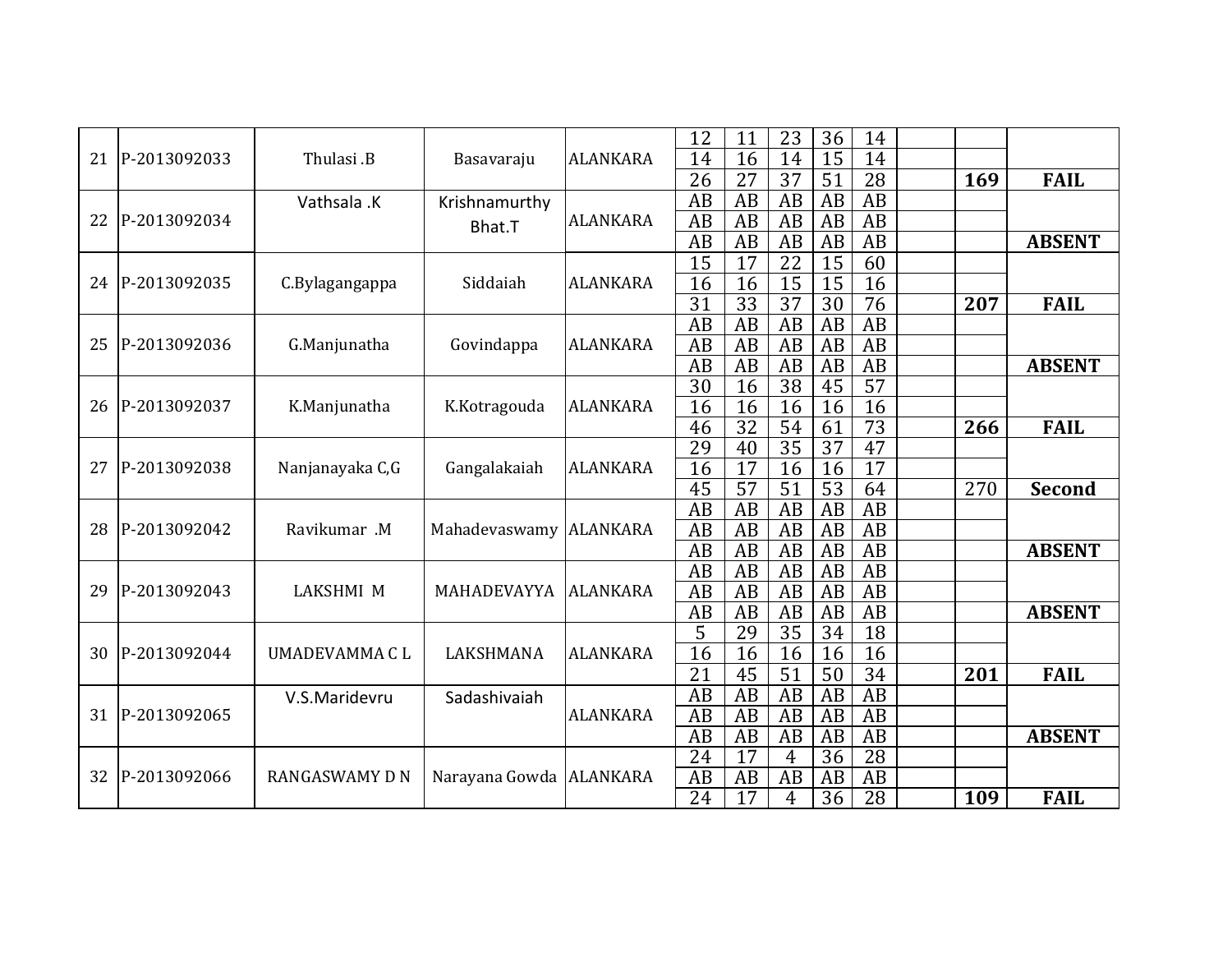| 33 | P-2013092049 | <b>RUDRARADHYA S R</b> | Rajanna.P            | <b>ALANKARA</b>                 | 5<br>37<br>28<br>29<br>4<br>$\overline{15}$<br>16<br>16<br>16<br>16                   |                                                                   |               |
|----|--------------|------------------------|----------------------|---------------------------------|---------------------------------------------------------------------------------------|-------------------------------------------------------------------|---------------|
|    |              |                        |                      |                                 | $\overline{20}$<br>45<br>$\overline{20}$<br>$\overline{53}$<br>182<br>44              | <b>FAIL</b>                                                       |               |
|    |              | SHAMBHUNATHA           |                      |                                 | 63<br>$\overline{58}$<br>63<br>54<br>60                                               |                                                                   |               |
| 34 | P-2013092010 | <b>BHAT</b>            | <b>DEVARAJ BHAT</b>  | VYAKARANA                       | <b>TAL</b><br><b>TAL</b><br><b>TAL</b><br><b>TAL</b><br><b>TAL</b>                    |                                                                   |               |
|    |              |                        |                      |                                 | $\overline{58}$<br>63<br>54<br>63<br>60                                               | <b>TAL</b>                                                        |               |
|    | P-2013092011 | <b>NARAYANA</b>        | <b>TIMMANNA</b>      |                                 | $\overline{18}$<br>19<br>16<br>ab<br>40                                               |                                                                   |               |
| 35 |              | <b>GANVKAR</b>         | <b>GANVKAR</b>       | VYAKARANA                       | TAL<br>TAL<br>TAL<br>TAL<br><b>TAL</b>                                                |                                                                   |               |
|    |              |                        |                      |                                 | 18<br>19<br>$\mathbf{0}$<br>40<br>16                                                  | <b>TAL</b>                                                        |               |
|    |              |                        |                      |                                 | $\overline{AB}$<br>AB<br>AB<br>AB<br>AB                                               |                                                                   |               |
| 36 | P-2013092012 | <b>V PAVAN KUMAR</b>   | V GURURAJ RAO        | <b>MIMAMSA</b>                  | AB<br>AB<br>AB<br>AB<br>AB                                                            |                                                                   |               |
|    |              |                        |                      |                                 | $\overline{AB}$<br>AB<br>AB<br>AB<br>AB                                               | <b>ABSENT</b>                                                     |               |
|    |              |                        | $\mathbf K$          |                                 | $\overline{AB}$<br>AB<br>AB<br>AB<br>AB                                               |                                                                   |               |
| 37 | P-2013092013 | <b>K R PAVAN KUMAR</b> | LAKSHMINARAYA        | <b>MIMAMSA</b>                  | AB<br>AB<br>AB<br>AB<br>AB                                                            |                                                                   |               |
|    |              |                        | N ACHARYA            |                                 | <b>AB</b><br><b>AB</b><br>$\overline{AB}$<br>AB<br>AB                                 | <b>ABSENT</b>                                                     |               |
|    | P-2013092014 |                        | Y                    |                                 | $\overline{63}$<br>51<br>49<br>51<br>46                                               |                                                                   |               |
| 38 |              | <b>VIGNESHY</b>        | SHANKARANARA         | <b>JYOTISHA</b>                 | <b>TAL</b><br>TAL<br><b>TAL</b><br><b>TAL</b><br><b>TAI</b>                           |                                                                   |               |
|    |              |                        | YAN BHAT             |                                 | $\overline{63}$<br>49<br>51<br>46<br>51                                               | <b>TAL</b>                                                        |               |
|    |              | <b>NAVEEN BHAT</b>     | <b>SHRIPATI BHAT</b> | <b>DHARMASHA</b><br><b>STRA</b> | $\overline{AB}$<br>$\overline{AB}$<br>$\overline{AB}$<br>$\overline{AB}$<br>AB        |                                                                   |               |
| 39 | P-2013092015 |                        |                      |                                 | $\overline{AB}$<br><b>AB</b><br>$\overline{AB}$<br>$\overline{AB}$<br>AB              |                                                                   |               |
|    |              |                        |                      |                                 | $\overline{AB}$<br>AB<br>AB<br>AB<br>AB                                               | <b>ABSENT</b>                                                     |               |
|    |              |                        |                      | <b>DHARMASHA</b>                | AB<br>AB<br>AB<br>AB<br>AB                                                            |                                                                   |               |
| 40 | P-2013092046 | <b>UMESH KV</b>        | <b>VINAYAKA BHAT</b> | <b>STRA</b>                     | AB<br>AB<br>AB<br>AB<br>AB                                                            |                                                                   |               |
|    |              |                        |                      |                                 | <b>AB</b><br>$\overline{AB}$<br>$\overline{AB}$<br>$\overline{AB}$<br>$\overline{AB}$ | <b>ABSENT</b>                                                     |               |
|    |              |                        |                      | <b>DHARMASHA</b>                | $\overline{AB}$<br>AB<br>AB<br>AB<br>AB                                               |                                                                   |               |
| 41 | P-2013092047 | <b>SURESH HEGADE</b>   | <b>VISHNU HEGADE</b> | <b>STRA</b>                     | <b>AB</b><br>AB<br>AB<br>AB<br>AB                                                     |                                                                   |               |
|    |              |                        |                      |                                 | AB<br>AB<br>AB<br>AB<br>AB                                                            | <b>ABSENT</b>                                                     |               |
|    |              | <b>VINAYAK</b>         | KRISHNAJI            | <b>DWAITA</b>                   | $\overline{50}$<br>56<br>46<br>$\overline{42}$<br>40                                  |                                                                   |               |
| 42 | P-2013092016 | NAMANNANAVAR           | NAMANNANAVA          | <b>VEDANTA</b>                  | TAL<br><b>TAL</b><br>TAL<br><b>TAL</b><br>TAL                                         |                                                                   |               |
|    |              |                        | R                    |                                 | $\overline{56}$<br>46<br>$\overline{50}$<br>$\overline{42}$<br>40                     | TAL                                                               |               |
|    |              | Karthik vagle          | Balakrishna          | <b>ADWAITA</b>                  | AB<br>AB<br>AB<br>AB<br>AB                                                            |                                                                   |               |
| 43 | P-2013092017 |                        | Nayak                | <b>VEDANTA</b>                  | AB<br>AB<br>AB<br>AB<br>AB                                                            |                                                                   |               |
|    |              |                        |                      |                                 |                                                                                       | $\overline{AB}$<br>$\overline{AB}$<br>$\overline{AB}$<br>AB<br>AB | <b>ABSENT</b> |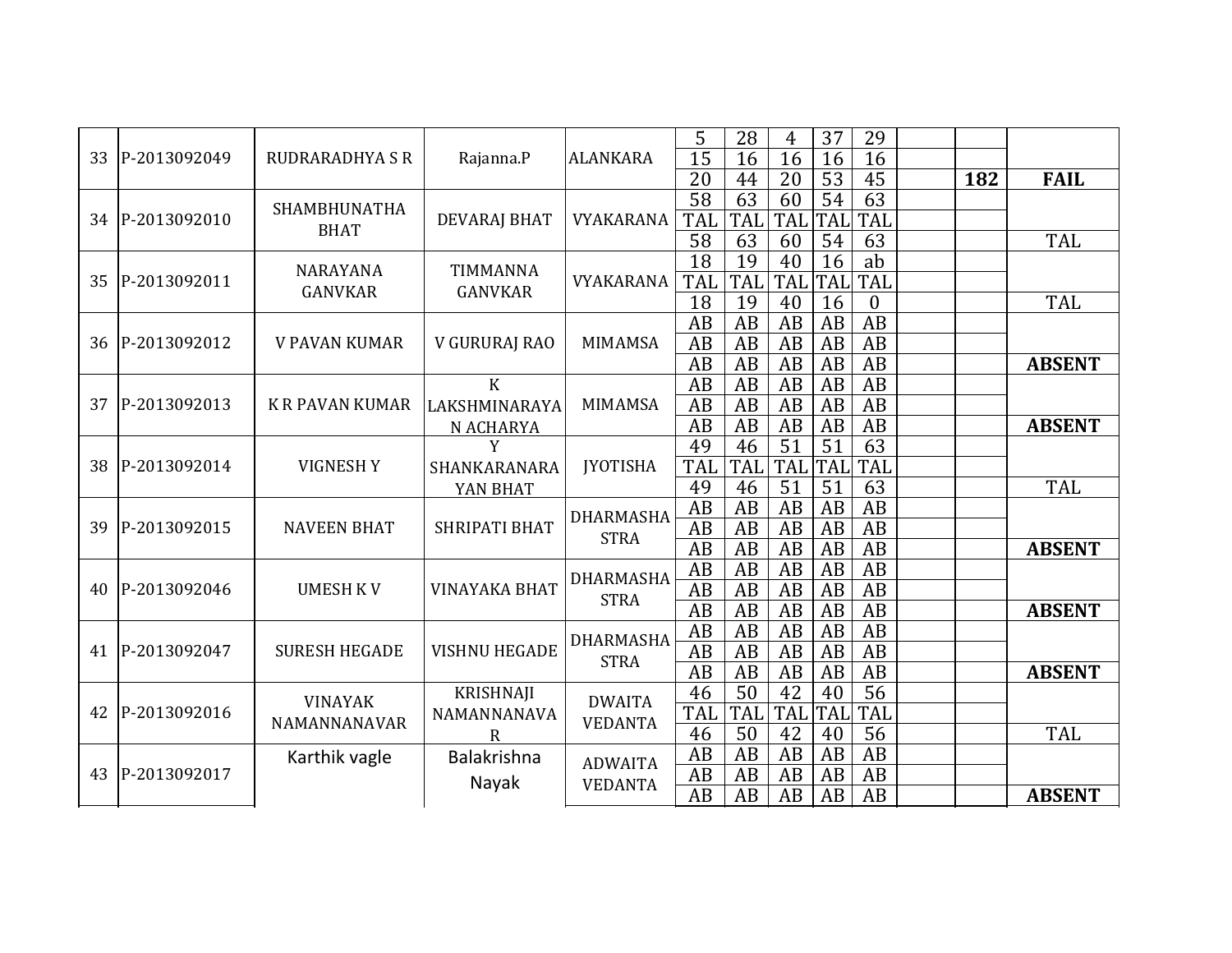|    |                              |                                  |                    | <b>ADWAITA</b>                   | 43                    | 66              | $\overline{53}$       | 42                    | 62              |     |               |
|----|------------------------------|----------------------------------|--------------------|----------------------------------|-----------------------|-----------------|-----------------------|-----------------------|-----------------|-----|---------------|
| 46 | P-2013092018                 | Padmaprashantha   Mahalinga Bhat |                    | <b>VEDANTA</b>                   | $\overline{16}$       | 15              | 15                    | 14                    | 14              |     |               |
|    |                              |                                  |                    |                                  | $\overline{59}$       | 81              | $\overline{68}$       | $\overline{56}$       | 76              | 340 | <b>FIRST</b>  |
|    |                              |                                  | Mahabaleshwa       | <b>ADWAITA</b>                   | 48                    | $\overline{63}$ | $\overline{38}$       | 44                    | $\overline{47}$ |     |               |
| 47 | P-2013092019                 | Vasudeva Ital                    | ra Iatal           | <b>VEDANTA</b>                   | $\overline{15}$       | 14              | 17                    | 16                    | $\overline{16}$ |     |               |
|    |                              |                                  |                    |                                  | 63                    | $\overline{77}$ | $\overline{55}$       | 60                    | 63              | 318 | <b>FIRST</b>  |
|    |                              |                                  |                    | <b>ADWAITA</b>                   | $\overline{33}$       | $\overline{38}$ | $\overline{AB}$       | $\overline{33}$       | $\overline{60}$ |     |               |
| 48 | P-2013092020                 | Dayananda A.R                    | Ravindra .A        | <b>VEDANTA</b>                   | $\overline{10}$       | $\overline{15}$ | 16                    | 14                    | 15              |     |               |
|    |                              |                                  |                    |                                  | $\overline{43}$       | $\overline{53}$ | 16                    | 47                    | $\overline{75}$ | 234 | <b>FAIL</b>   |
| 49 | P-2013092021<br>Naveena Bhat |                                  |                    | <b>ADWAITA</b>                   | 37                    | 64              | 45                    | 49                    | 49              |     |               |
|    |                              |                                  | <b>Ganesh Bhat</b> | <b>VEDANTA</b>                   | $\overline{17}$       | 16              | 16                    | 17                    | $\overline{15}$ |     |               |
|    |                              |                                  |                    |                                  | 54<br>$\overline{19}$ | $\overline{80}$ | 61<br>$\overline{32}$ | 66<br>$\overline{30}$ | 64<br>38        | 325 | <b>FIRST</b>  |
| 50 | P-2013092048                 | Suresh V.H                       | Hanumanthaia       | <b>ADWAITA</b>                   | AB                    | 45<br>AB        | AB                    | AB                    | AB              |     |               |
|    |                              |                                  | h                  | <b>VEDANTA</b>                   | 19                    | 45              | $\overline{32}$       | $\overline{30}$       | $\overline{38}$ | 164 | <b>TAL</b>    |
|    | P-2013092040                 | Vinayak Bhat                     |                    | <b>ADWAITA</b><br><b>VEDANTA</b> | $\overline{37}$       | $\overline{59}$ | 48                    | 48                    | 43              |     |               |
| 51 |                              |                                  | Gangadhara         |                                  | 15                    | 16              | 17                    | 16                    | 16              |     |               |
|    |                              |                                  | <b>Bhat</b>        |                                  | $\overline{52}$       | $\overline{75}$ | 65                    | 64                    | $\overline{59}$ | 315 | <b>FIRST</b>  |
|    |                              |                                  |                    |                                  | $\overline{37}$       | $\overline{55}$ | 39                    | 39                    | $\overline{47}$ |     |               |
| 52 | P-2013092041                 | Anant Hegde                      | Krishna Hegde      | <b>ADWAITA</b>                   | 16                    | 16              | 15                    | 16                    | $\overline{17}$ |     |               |
|    |                              |                                  |                    | <b>VEDANTA</b>                   | $\overline{53}$       | $\overline{71}$ | $\overline{54}$       | $\overline{55}$       | $\overline{64}$ | 297 | <b>SECOND</b> |
|    |                              |                                  |                    |                                  | AB                    | AB              | AB                    | AB                    | $\overline{AB}$ |     |               |
| 53 | P-2013092050                 | V.H.Lokesh                       | Hanumantaiah       | <b>ADWAITA</b>                   | $\overline{AB}$       | $\overline{AB}$ | AB                    | AB                    | $\overline{AB}$ |     |               |
|    |                              |                                  |                    | <b>VEDANTA</b>                   | AB                    | AB              | AB                    | AB                    | AB              |     | <b>ABSENT</b> |
|    |                              |                                  |                    | <b>ADWAITA</b>                   | 23                    | 37              | 26                    | 28                    | 28              |     |               |
| 54 | P-2013092051                 | <b>DEVRAJ S</b>                  | <b>SHETTYBOVI</b>  | <b>VEDANTA</b>                   | $\overline{AB}$       | AB              | AB                    | AB                    | AB              |     |               |
|    |                              |                                  |                    |                                  | 23                    | $\overline{37}$ | $\overline{26}$       | 28                    | 28              | 142 | <b>TAL</b>    |
|    |                              |                                  |                    |                                  | <b>AB</b>             | AB              | AB                    | AB                    | $\overline{AB}$ |     |               |
| 55 | P-2013092052                 | <b>GOVINDA M</b>                 | MUNIYAPPA          | <b>ADWAITA</b>                   | AB                    | AB              | AB                    | AB                    | AB              |     |               |
|    |                              |                                  |                    | <b>VEDANTA</b>                   | AB                    | AB              | AB                    | AB                    | AB              |     | <b>ABSENT</b> |
|    |                              |                                  |                    |                                  |                       |                 |                       |                       |                 |     |               |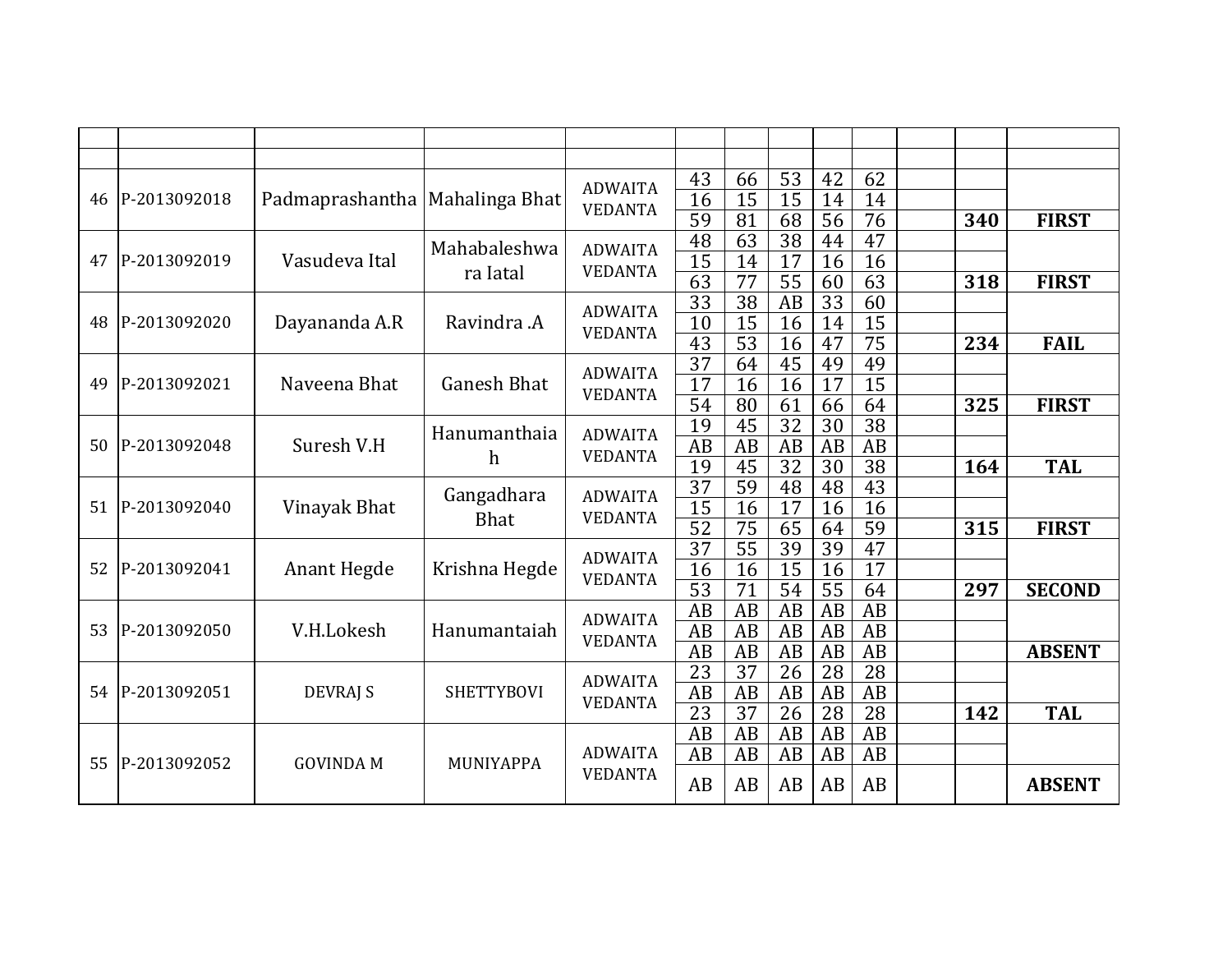| 56 | P-2013092022 | <b>KRISHNAMURTY S</b>   | <b>SANNA SOMAIAH</b> | <b>VISHISHTAD</b><br><b>VAITA</b> | 37<br>10        | 38<br>10        | 37<br>11        | 35<br>10        | 38<br>11        |     |     |                 |
|----|--------------|-------------------------|----------------------|-----------------------------------|-----------------|-----------------|-----------------|-----------------|-----------------|-----|-----|-----------------|
|    |              |                         |                      |                                   | 47              | 48              | 48              | 45              | 49              |     | 237 | <b>PASS</b>     |
|    |              |                         | <b>BHAIRAVESHVAR</b> | <b>NAVEENA</b>                    | 41              | $\overline{32}$ | 35              | 16              | 50              |     |     |                 |
| 57 | P-2013092045 | <b>VIKRAM HEGDE</b>     | A HEGADE             | <b>NYAYA</b>                      | $\overline{AB}$ | AB              | AB              | AB              | $\overline{AB}$ |     |     |                 |
|    |              |                         |                      |                                   | 41              | $\overline{32}$ | $\overline{35}$ | 16              | 50              |     | 174 | <b>FAIL</b>     |
|    |              | V.Chandraiah            | Veera Bhadraiah      | <b>SHAKTI</b>                     | $\overline{38}$ | 40              | 47              | 43              | $\overline{34}$ |     |     |                 |
| 58 | P-2013092023 |                         |                      | <b>VISHISHTAD</b>                 | 16              | $\overline{17}$ | $\overline{16}$ | $\overline{17}$ | 18              |     |     |                 |
|    |              |                         |                      | <b>VAITA</b>                      | $\overline{54}$ | $\overline{57}$ | 63              | 60              | $\overline{52}$ |     | 286 | <b>SECOND</b>   |
|    |              |                         |                      | <b>SHAKTI</b>                     | 41              | $\overline{51}$ | 46              | 42              | $\overline{35}$ |     |     |                 |
| 59 | P-2013092024 | N.M. Vijayamabike       | M.Mayanna            | <b>VISHISHTAD</b>                 | $\overline{17}$ | 18              | $\overline{15}$ | 16              | $\overline{18}$ |     |     |                 |
|    |              |                         |                      | <b>VAITA</b>                      | 58              | 69              | 61              | 58              | 53              |     | 299 | <b>SECOND</b>   |
|    |              |                         |                      | <b>SHAKTI</b>                     | AB              | AB              | AB              | AB              | $\overline{AB}$ |     |     |                 |
| 60 | P-2013092055 | Shivakumar .B           | <b>BASAVANNA</b>     | <b>VISHISHTAD</b>                 | AB              | AB              | AB              | AB              | AB              |     |     |                 |
|    |              |                         |                      | <b>VAITA</b>                      | $\overline{AB}$ | AB              | AB              | AB              | $\overline{AB}$ |     |     | <b>ABSENT</b>   |
|    |              |                         | SHIVANANDA           | $\mathbf{K}$                      |                 |                 |                 |                 | AB              |     |     |                 |
| 61 | P-2013092023 | NAGARAJ Y S             | <b>SWAMY</b>         | YAJURVEDA                         |                 |                 |                 |                 | AB              |     |     |                 |
|    |              |                         |                      |                                   |                 |                 |                 |                 | AB              |     |     | <b>ABSENT</b>   |
|    |              |                         | SHRIRANGAM           | $\mathbf K$                       |                 |                 |                 |                 | $\overline{AB}$ |     |     |                 |
| 62 | P-2013092056 | <b>ANANDALVAR S N</b>   | NARASIMHACHA         | YAJURVEDA                         |                 |                 |                 |                 | AB              |     |     |                 |
|    |              |                         | R                    |                                   |                 |                 |                 |                 | AB              |     |     | <b>ABSENT</b>   |
|    |              |                         | S.                   | $\mathbf{K}$                      |                 |                 |                 |                 | AB              |     |     |                 |
| 63 | P-2013092057 | <b>S N SHRIRAMAN</b>    | NARASIMHACHA         | YAJURVEDA                         |                 |                 |                 |                 | $\overline{AB}$ |     |     |                 |
|    |              |                         | R                    |                                   |                 |                 |                 |                 | AB              |     |     | <b>ABSENT</b>   |
|    |              | <b>GOPALAKRISHNA</b>    |                      | <b>SHUKLA</b>                     |                 |                 |                 |                 | 47              |     |     |                 |
| 64 | P-2013092058 |                         | <b>SHRINIVAS</b>     |                                   |                 |                 |                 |                 | 18              |     |     |                 |
|    |              | SHIVAPOOJI              |                      | YAJURVEDA                         |                 |                 |                 |                 | 65              | 380 |     | 445 Distinction |
|    |              |                         |                      | $\mathbf K$                       |                 |                 |                 |                 | $\overline{42}$ |     |     |                 |
| 65 | P-2013092059 | <b>MANJUNATH G</b>      | <b>GOPAL HEGADE</b>  |                                   |                 |                 |                 |                 |                 |     |     |                 |
|    |              | <b>HEGADE</b>           |                      | YAJURVEDA                         |                 |                 |                 |                 | 42              | 364 |     | 406 Distinction |
|    |              |                         |                      |                                   |                 |                 |                 |                 | 71              |     |     |                 |
| 66 | P-2013092060 | <b>SATISH CHIDANAND</b> | CHIDANANDA           | $\mathbf{K}$                      |                 |                 |                 |                 |                 |     |     |                 |
|    |              | <b>BHAT</b>             | <b>BHAT</b>          | YAJURVEDA                         |                 |                 |                 |                 | 71              | 382 |     | 453 Distinction |